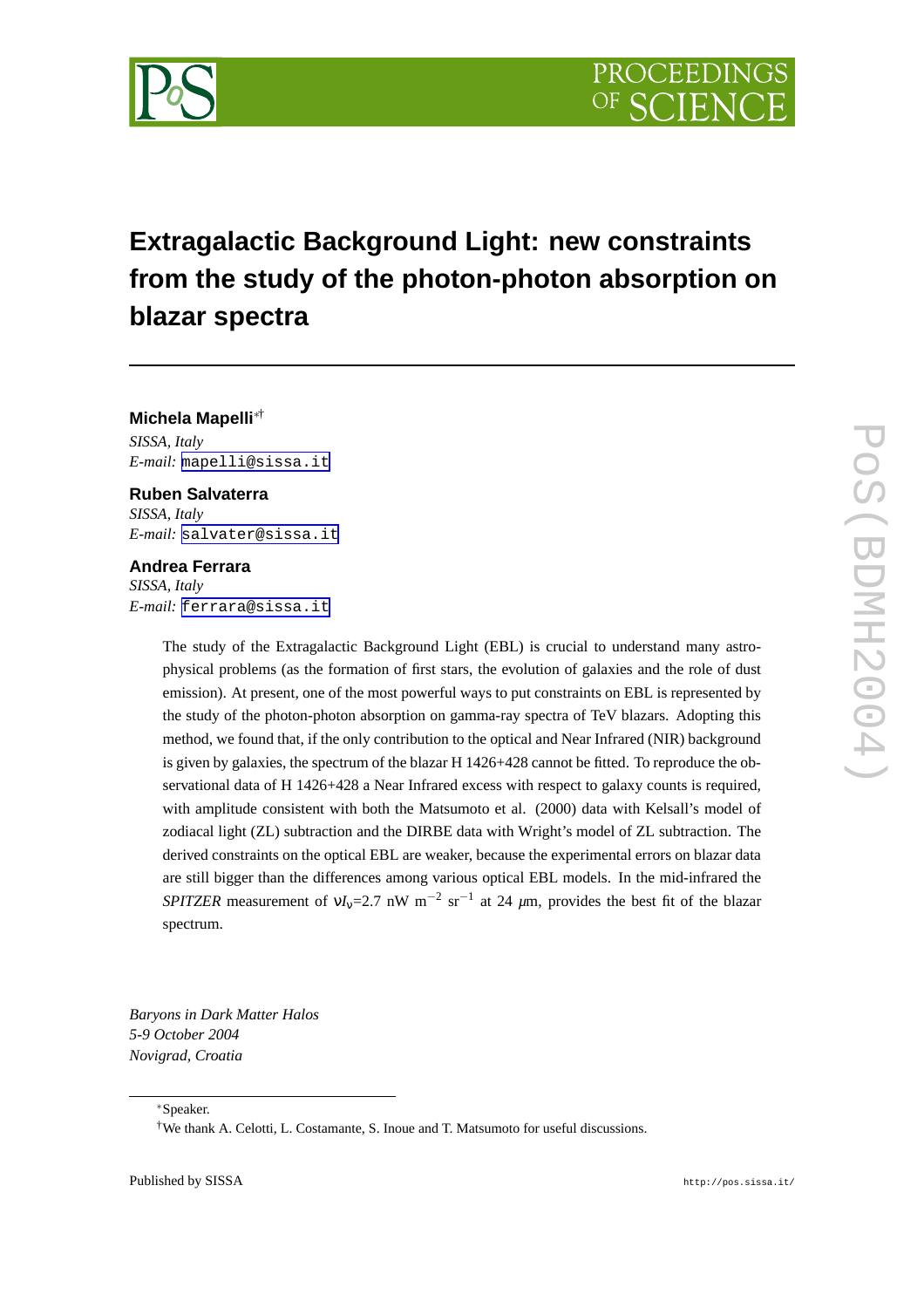# **1. Introduction**

The study of the Extragalactic Background Light (hereafter EBL) might provide unique information to understand many crucial astrophysical questions, including, among others, the first cosmic star formation (Salvaterra & Ferrara 2003), the evolution of galaxies and the role of dust emission (Totani & Takeuchi 2002). In this proceeding we want to show as the study of the photonphoton absorption on blazar spectra can provide a powerful method to improve our knowledge of the EBL. In Sec. 2 we summarize the present measurements and problems about EBL. In Sec. 3 we shortly describe the photon-photon absorption and our procedure. In Sec. 4 we present our findings and in Sec. 5 we report some conclusions.

## **2. The Extragalactic Background Light**



**Figure 1:** Extragalactic Background Light data and corresponding models. **Left panel:** MK1 (*dashed blue line*), MK2 (*solid blue line*). The Matsumoto et al. (2000) data are represented with *filled triangles*.**Right panel:** DW1 (*dashed red line*), DW2 (*solid red line*). The Wright (2001) data are represented with *open circles*. In both the two panels are shown: C1 (*dotted green line*), data from Bernstein et al. (*filled squares*), Madau & Pozzetti (*filled circles*), Metcalfe et al. (*cross*) and Papovich et al (*open triangle*).

At present, our knowledge of the EBL still presents a lot of uncertainties, both in the optical and in the infrared region. Galaxy counts (Madau & Pozzetti 2000) could entirely represent the optical EBL. But Dube et al. (1979) derived an upper limit of the background flux at  $\lambda \sim 5000 \AA$ considerably higher than galaxy counts and, more recently, Bernstein et al. (2002) measured a significant excess at  $\lambda$ =3000, 5500, and 8000 $\dot{A}$  (Fig. 1). On the other hand, this excess can not yet be confirmed, as pointed out by Mattila (2003). An analogue uncertainty about the presence of an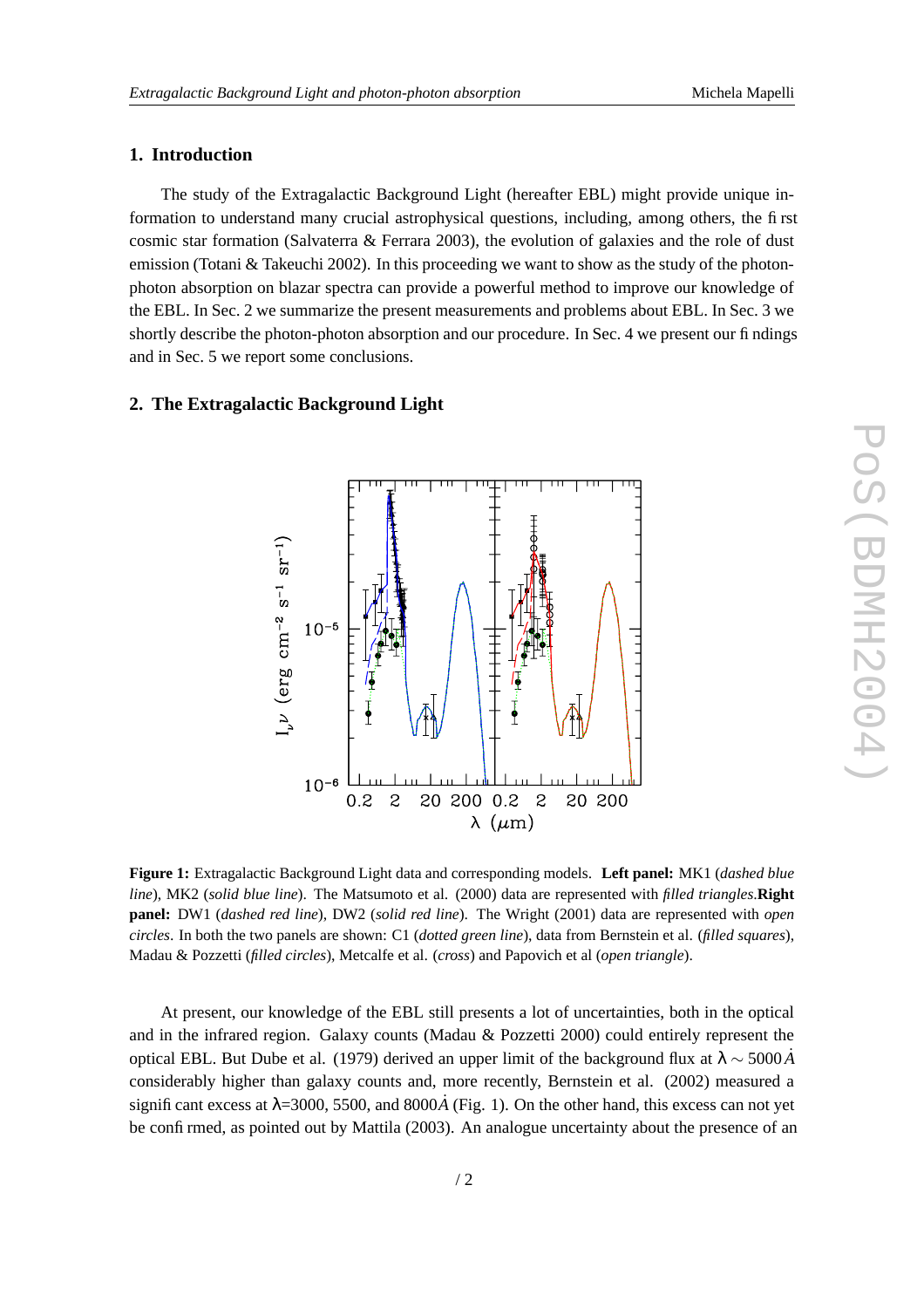<span id="page-2-0"></span>excess affects the Near-Infrared region (hereafter NIR). The principal problem of NIR background measurements is represented by the subtraction of Zodiacal Light (hereafter ZL). The Zodiacal Light is the sunlight scattered by interplanetary dust. There are two different models of ZL light subtraction: the Kelsall model (Kelsall et al. 1998), based on the temporal variability of the ZL due to the different amounts of dust encountered by the Earth during its orbit, and the Wright model (Wright 2001 and references here), the maximal one, based on the fact that the Kelsall model seems to be unable to subtract all the ZL at some wavelengths (for example at 25 *µ*m). In the left panel of Fig. 1 we indicate the Matsumoto data (Matsumoto et al. 2000) of the NIR region, obtained subtracting the ZL contribution through the Kelsall model; while in the right panel we show the COBE/DIRBE data (Wright 2001), where the ZL has been subtracted following the Wright model. Both Matsumoto et al. and Wright data show an excess in the NIR with respect to galaxy counts, even if of different amount.

The problem of the Mid and Far-Infrared region is the small number of data. In fact the only recent data are provided by ISOCAM (Metcalfe et al. 2003), measuring a flux of 2.7 ± 0.62 nW m<sup>-2</sup> sr<sup>-1</sup> at 15*µ*m, and by *SPITZER* satellite (Papovich et al. 2004), which gives a background total flux of  $2.7^{+1.1}_{-0.8}$  nW m<sup>2</sup> sr<sup>-</sup>1 at 24  $\mu$ m. At present we are waiting for new *SPITZER* measurements.

#### **3. The photon-photon absorption on blazar spectra**

Because of the present uncertainties about EBL direct measurements, we need an alternative approach to improve our knowledge of the Extragalactic Background Light. This alternative approach can be represented by the study of the photon-photon absorption on blazar spectra, a pair production process involving two photons whose energies, *E* and ε, are related by the (approximate) formula  $\epsilon \sim 2(m_e c^2)^2/E$  (where  $m_e$  is the electron rest mass). This means that, if *E* is the energy of a photon in the TeV range of a blazar spectrum, the interacting photon should belong to the Infrared Background ( $\lambda \sim 2(E/1\text{TeV}) \mu m$ ), where  $\lambda$  is the wavelength of the photon of energy ε). This strong relation between the energies of the interacting photons exists because the photonphoton absorption cross section for a given *E* is a well peaked function of  $\lambda$  (Fig. 2). The full expression of the photon-photon absorption can be written (Madau & Phinney 1996) as

$$
\tau(E) = \int_0^{z_{em}} dz \frac{dl}{dz} \int_{-1}^1 dx \frac{(1-x)}{2} \int_{\varepsilon_{th}}^{\infty} d\varepsilon n(\varepsilon) \sigma(\varepsilon, E, x), \tag{3.1}
$$

where  $dl/dz$  is the proper line element<sup>1</sup>  $\frac{dl}{dz} = \frac{c}{Hd}$  $\frac{c}{H_0}$  [(1+*z*)  $\mathcal{E}(z)$ ]<sup>-1</sup>, *c* is the speed of light and  $\mathcal{L}(z) = \left[\Omega_M(1+z)^3 + \Omega_\Lambda + (1-\Omega_\Lambda - \Omega_M)(1+z)^2\right]^{1/2}$ . In eq. 3.1,  $x \equiv \cos\theta$ ,  $\theta$  being the angle between the directions of the two interacting photons.  $E = E_0 (1 + z)$  is the observed energy of the blazar photon and  $\epsilon = \epsilon_0(1+z)$  is the observed energy of the background photon;  $z_{em}$  is the redshift of the considered blazar; finally,  $n(\varepsilon)$  is the specific number density of background photons. The energy threshold for the interaction,  $\varepsilon_{th}$ , is defined by  $\varepsilon_h = \frac{2m_e^2c^4}{E(1-x)}$  $\frac{2m_e^2 C}{E(1-x)}$ , where  $m_e$  is the electron mass. The photon-photon absorption cross section is given by

$$
\sigma(\varepsilon, E, x) = \frac{3\sigma_T}{16} (1 - \beta^2) \left[ 2\beta(\beta^2 - 2) + (3 - \beta^4) \ln\left(\frac{1 + \beta}{1 - \beta}\right) \right]
$$
(3.2)

<sup>&</sup>lt;sup>1</sup>We adopt the following cosmological parameters: Hubble constant *H*<sub>0</sub>=71 km s<sup>-1</sup> Mpc<sup>-1</sup>, Ω<sub>*M*</sub>=0.27, Ω<sub>Λ</sub>=0.73, which are in agreement with the recent WMAP determination (Spergel et al. 2003).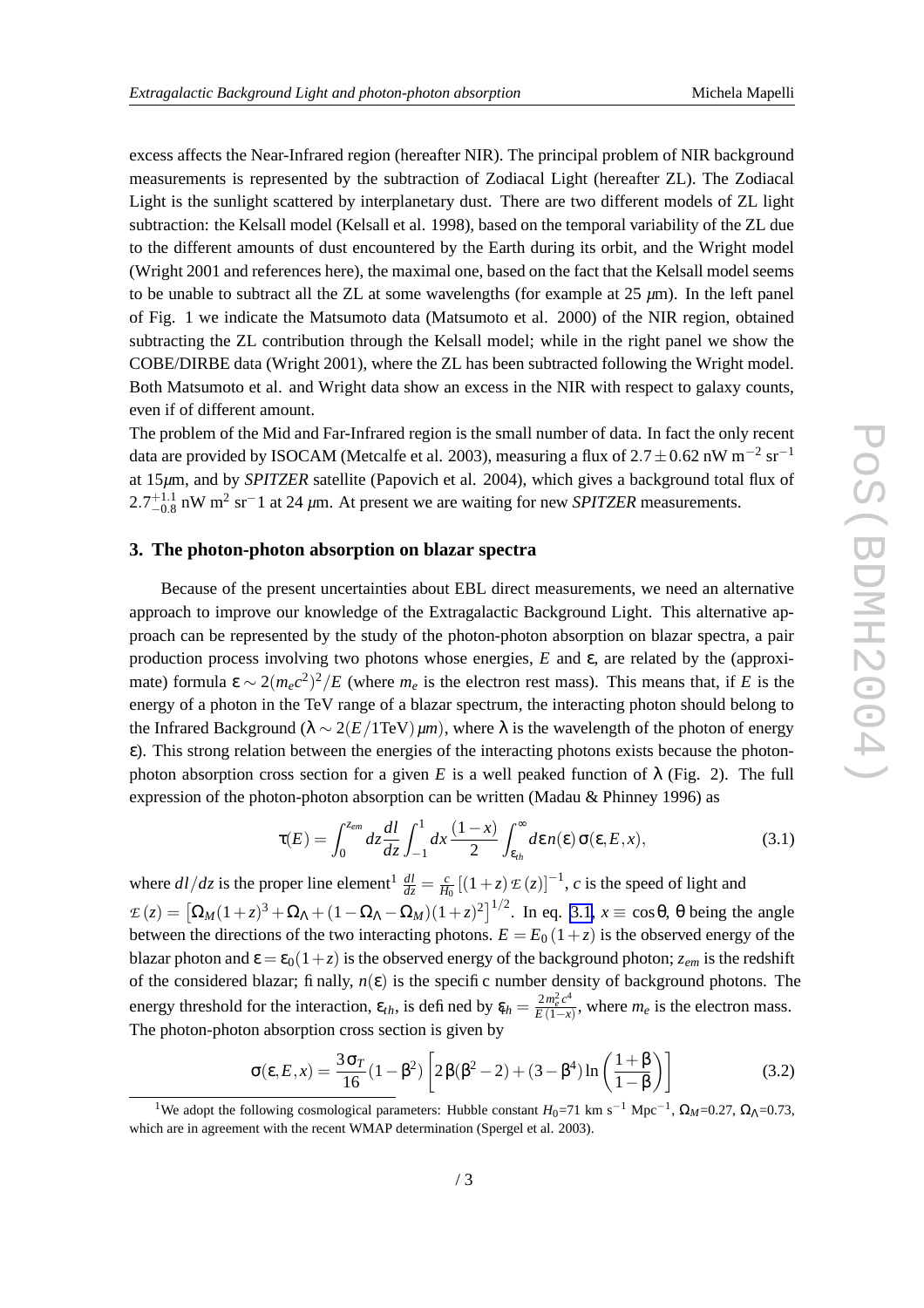

**Figure 2:** Photon-photon absorption cross section as a function of the background photon wavelength,  $\lambda$ , integrated over the interaction angle and over the redshift (with  $z_{em} = 0.129$ , the redshift of H1426+428), for three values of the observed energy of the blazar photon: 100 GeV (*dashed line*), 1 TeV (*dotted*) and 10 TeV (*solid*)).

where  $\sigma_T$  is the Thompson cross section and  $\beta \equiv \left[1 - \frac{2m_e^2 c^4}{E \epsilon (1 - \lambda)}\right]$  $\left[\frac{2m_e^2c^4}{E\epsilon(1-x)}\right]^{1/2}$  We integrated numerically the expression [3.1](#page-2-0) for different EBL models, using a three-dimensional integral based on the method of Gaussian quadratures.

The absorbed spectrum of the blazar ( $\left(\frac{dN}{dE}\right)$  $\left(\frac{dN}{dE}\right)_{abs}$ ) can be derived by the unabsorbed one ( $\left(\frac{dN}{dE}\right)_{abs}$ *dE unabs*), given the relation:

$$
\left(\frac{dN}{dE}\right)_{abs} = e^{-\tau(E)} \left(\frac{dN}{dE}\right)_{unabs},\tag{3.3}
$$

Assuming that the unabsorbed spectrum has a power law shape<sup>2</sup>  $((dN/dE)_{unabs} \propto E^{-\alpha})$  and calculating  $\tau(E)$  for various EBL models, we can derive the absorbed spectrum and compare it with observational data. Through this procedure we are able to distinguish among various EBL models. We apply this method to 5 different EBL models, reported in Table 1.

# **4. Results**

The first result we obtained adopting our method is that an EBL excess (in the optical or NIR) is required to fit the TeV spectrum of the blazar H 1426+428 (redshift  $z = 0.129$ ). In fact adopting

 $2$ The assumption that the unabsorbed spectrum follows a power law is valid especially in the case of the blazar we are going to analyze (H 1426+428). For other blazars the unabsorbed spectrum is better fitted by a power law with an exponential cut-off (Konopelko et al. 2003).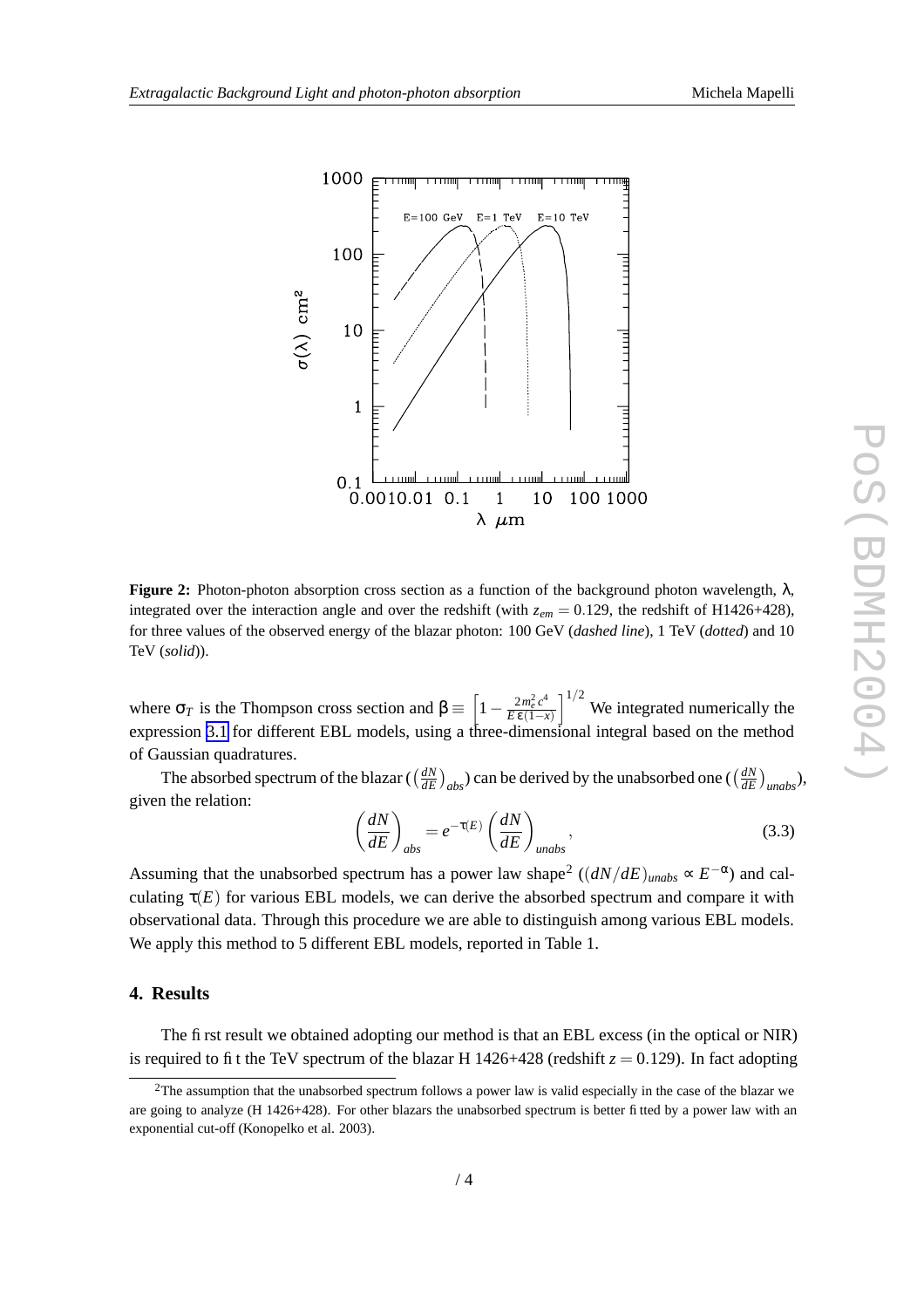| <b>Model</b>    | <b>Optical Background</b> | <b>NIRB</b>                              | <b>MIRB-FIRB</b>                                |
|-----------------|---------------------------|------------------------------------------|-------------------------------------------------|
| C <sub>1</sub>  |                           | Madau & Pozzetti (2000)                  | Totani & Takeuchi (2002) + SPITZER <sup>b</sup> |
| MK1             | Madau & Pozzetti (2000)   | Matsumoto et al. (2000) (K) <sup>a</sup> | Totani & Takeuchi (2002) + SPITZER              |
| MK <sub>2</sub> | Bernstein et al. (2002)   | Matsumoto et al. $(2000)$ (K)            | Totani & Takeuchi $(2002) + SPITZER$            |
| DW <sub>1</sub> | Madau & Pozzetti (2000)   | Wright $(2001)$ (W) <sup>a</sup>         | Totani & Takeuchi (2002) + SPITZER              |
| DW <sub>2</sub> | Bernstein et al. (2002)   | Wright (2001) (W)                        | Totani & Takeuchi (2002) + SPITZER              |

**Table 1:** Summary of the considered EBL models.

*a* (K) and (W) indicate the ZL subtraction obtained using Kelsall's model and Wright's model, respectively. *<sup>b</sup>*Totani & Takeuchi model rescaled to the *SPITZER* data (Papovich et al. 2004).

the model C1, i.e. assuming that both the optical and the NIR background are represented by galaxy counts, we cannot fit the spectrum of H 1426+428, as you can see from Fig. 3 and from the  $\chi^2$  test in Table 2.



**Figure 3:** Three different fits to the spectrum of H 1426+428. The photon-photon absorption has been calculated assuming the background model C1 (see Table 1). The shaded area indicates the region between the absorbed spectra obtained with the upper limit  $(+1\sigma)$  of galaxy counts and that obtained with the lower limit (-1σ) of galaxy counts. The *solid line* represents the case C1 (see Table 1). The observational data reported here are from CAT 1998-2000 (*filled squares*), Whipple 2001 (*filled triangles*), HEGRA 1999-2000 (*filled circles*), HEGRA 2002 (*open circles*). All error bars are at 1 σ (Aharonian et al. 2003).

Then we need of an EBL excess. If we assume that this excess is in the NIR region, we can fit the spectrum of H 1426+428 (Fig. 4), both if we calculate  $\tau(E)$  adopting the Kelsall model of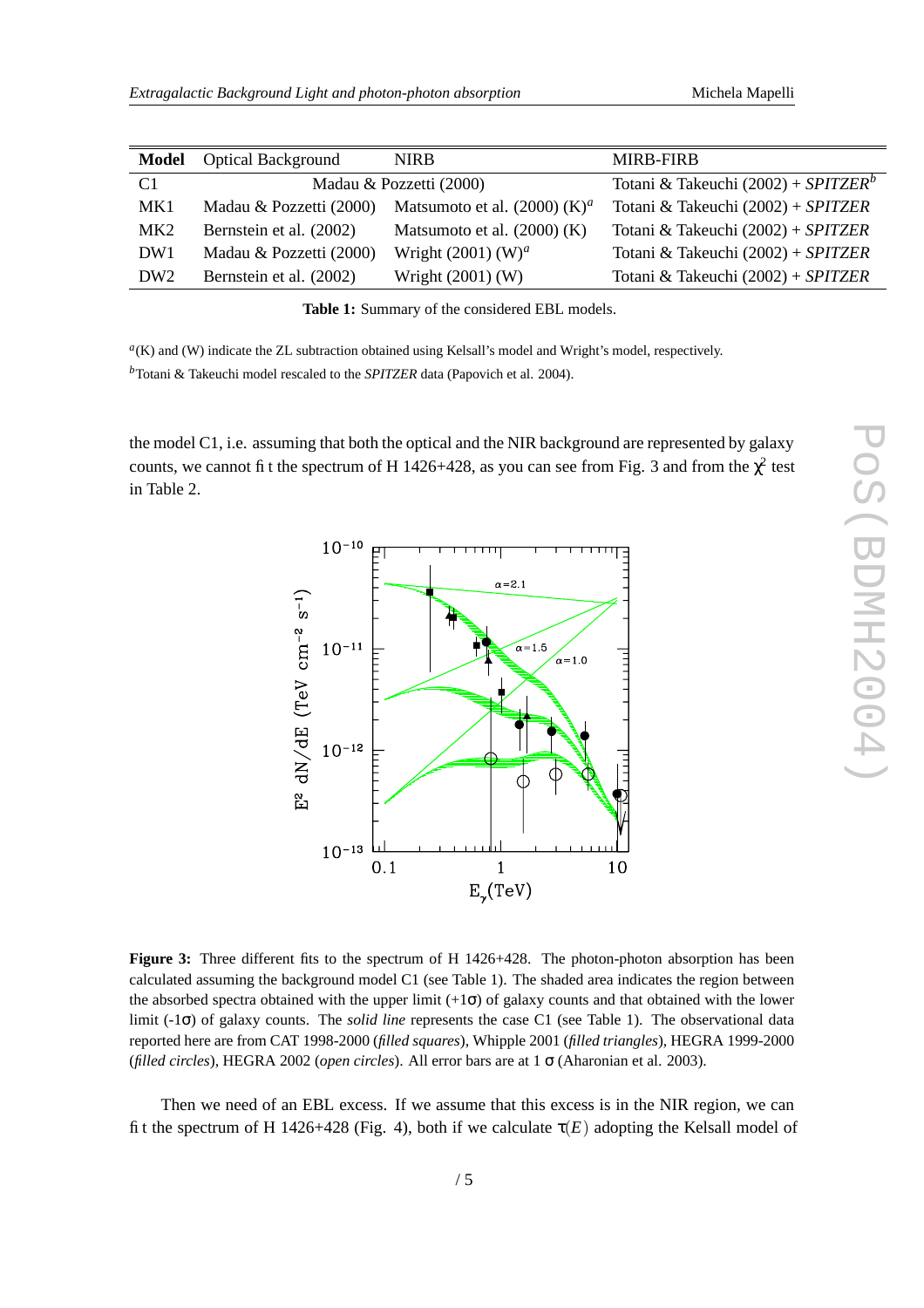|  |                                      | MK1 MK2 DW1 DW2 |  |
|--|--------------------------------------|-----------------|--|
|  | $\chi^2$ 48.00 18.69 19.71 6.98 7.41 |                 |  |

| Table 2: $\chi^2$ values of the considered models. |  |  |  |  |
|----------------------------------------------------|--|--|--|--|
|----------------------------------------------------|--|--|--|--|

We calculated the  $\chi^2$  for each one of the considered models. We based our statistical analysis on 12 observational data of the spectrum of H1426+428 (CAT 1998-2000, Whipple 2001, HEGRA 1999-2000).

ZL subtraction for the NIR (MK1 and MK2 models) and if we calculate  $\tau(E)$  adopting the Wright model (DW1 and DW2). The DW1 model gives the best result, considering the  $\chi^2$  (Table 2); but we cannot exclude also the other 3 cases (DW2, MK1 and MK2).

Unfortunately, our results are not conclusive concerning the existence of an optical excess. The reason is, as shown in Fig. 4, that the difference between the results obtained using only galaxy counts for the optical background and those obtained adopting the Bernstein et al. measurements is much smaller than the error bars in the observational data of the blazar spectrum.



**Figure 4:** Fit to the H 1426+428 spectrum. The EBL models assumed are: **Left panel:** MK1 (*dashed blue line*) and MK2 (*solid*); **Right panel:** DW1 (*dashed red line*) and DW2 (*solid*). Shaded areas refer to  $\pm 1\sigma$ errors. the observational data are the same as in Fig. 3.

Using our method we can also derive the most likely spectral index of the blazar spectrum. In particular, if we use the DW1 model, we obtain for H 1426+428 a spectral index  $\alpha = 1.8$ , in good agreement with previous results (Aharonian et al. 2003).

Our method can provide also some constraints on the *SPITZER* data, at least under the assumption that the Totani & Takeuchi (2002) model of Mid and Far Infrared is correct. Let's consider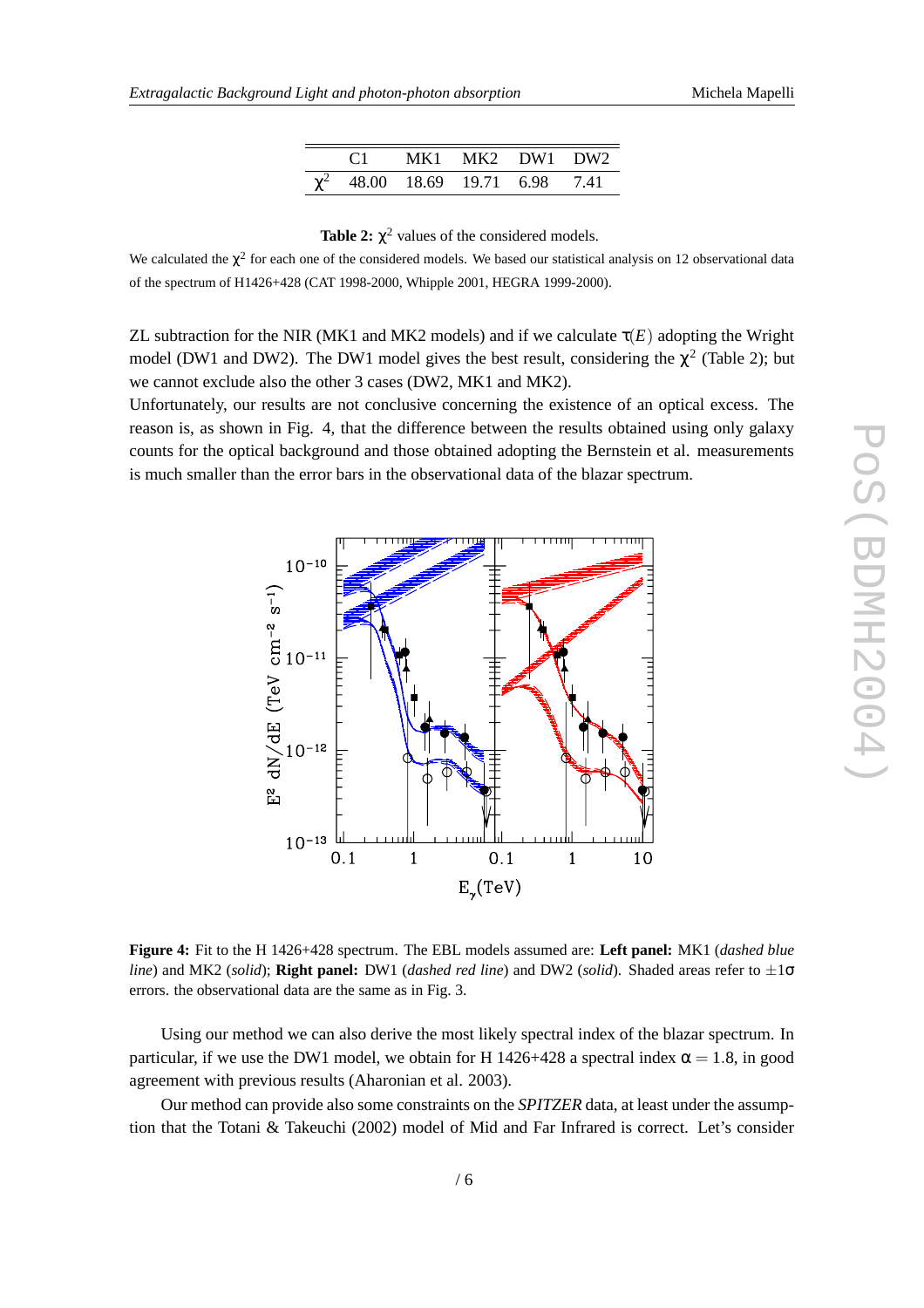the *SPITZER* measurement at 24  $\mu$ m (total background flux  $F = 2.7^{+1.1}_{-0.7}$  nW m<sup>-2</sup>sr<sup>-1</sup>). We obtain a good fit of the blazar spectrum only adopting the *SPITZER* best value; while using the upper or the lower limit of this measurement our results are not in agreement with some observational data (Fig. 5).



**Figure 5:** Fit of the H 1426+428 spectrum. We have assumed an EBL model given by: (a) optical background (0.3-1.2 *µ*m): Madau & Pozzetti 2000; (b) near infrared background (1.2-4. *µ*m): DIRBE (Wright 2001) with the ZL model of Wright & Reese (2000); (c) middle and far infrared background : model of Totani & Takeuchi (2002). The model of Totani & Takeuchi for the Mid and the Far Infrared has been rescaled in the 8-30 *µ*m range assuming different values of the EBL at 24 *µ*m, in particular assuming: 2.7 (*red line*), 3.8 (*blue line*) and 2 (*green line*) nW m−<sup>2</sup> sr−<sup>1</sup> . The observational data reported here are from CAT 1998-2000 (*filled squares*), Whipple 2001 (*filled triangles*), HEGRA 1999-2000 (*filled circles*).

## **5. Summary**

In conclusion, the most important finding of our work is that a Near Infrared excess with respect to galaxy counts must be present, if we want to explain the photon-photon absorption deduced from blazar spectra. We cannot definitely distinguish between the NIR excess derived adopting the Kelsall model of ZL subtraction and that obtained from the Wright model; but the  $\chi^2$ analysis favors the latter. This result is crucial for models describing the connection between EBL and Population III stars (Salvaterra & Ferrara 2003). In fact these models, which explain the EBL in the Near Infrared region as the radiation emitted by high *z* metal free stars and redshifted in the infrared region, are in agreement with the existence of a NIR excess with respect to galaxy counts.

Our work presents also a lot of challenges. First of all we need new measurements in the 0.1-1 TeV range of the spectrum of H 1426+428, because this region is crucial to distinguish